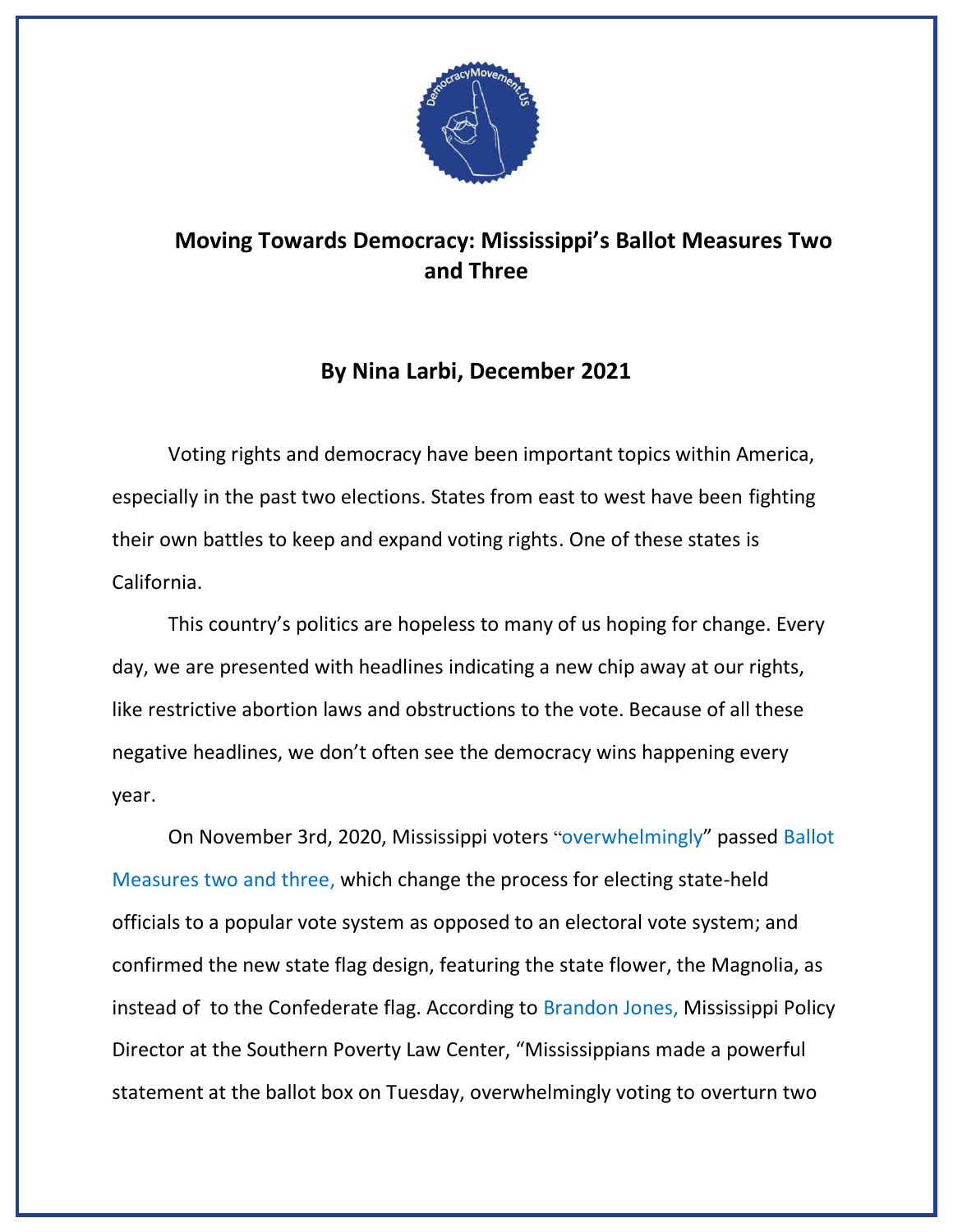Jim Crow-era decisions that have cast a shadow over the state for more than a hundred years."

Measure two [removes](https://ballotpedia.org/Mississippi_2020_ballot_measures) the two-tiered electoral vote process for state office and provides for runoff elections. Hence, state office will be decided by popular vote. The measure was on the ballot in 2020 because the issue of Mississippi's state elections was brought to Federal Court in 2019 by a group of Black voters and civil rights organizations in the case [McLemore v. Hosemann.](https://casetext.com/case/mclemore-v-hosemann) They affirmed that the original law was created in [1890](https://www.clarionledger.com/story/opinion/2020/10/20/mississippi-elections-support-ballot-measure-2-commentary/3671752001/) with the express purpose of reducing the voting power of Black Mississippians and preventing a Black candidate from attaining a position in the state legislature. The original law required candidates to win the popular vote and a majority of State House districts. If candidates were unable to do so, the State House of Representatives [decided.](https://www.npr.org/2019/09/24/763510668/black-voters-sue-over-mississippis-jim-crow-era-election-law) The Jim Crow law had indeed served its original purpose: there had been not a single Black state legislator since [1896,](https://core.ac.uk/download/pdf/188056387.pdf) despite Black Mississippians making up [37.8](https://www.census.gov/quickfacts/MS) percent of the population. Jarvis Dortch, Executive Director at the American Civil Liberties Union (ACLU) of Mississippi, found that a "Black-preferred candidate" would need more than [55](https://abcnews.go.com/Politics/mississippi-vote-jim-crow-era-law-designed-secure/story?id=72862667) percent of votes to win the majority of electoral votes in the House, compared to candidates preferred by white voters due to the electoral system.

The National Redistricting Committee supported their cause, citing violations of the 14th and 15th Amendments of the Constitution and the Voting Rights Act. "The scheme has its basis in racism  $-$  a 1890 post-Reconstruction attempt to keep African Americans out of statewide office. In the 21st century, it's finally time to say that this provision should be struck down" said former U.S. Attorney General Eric Holder, chairman of the Committee, to [ABC News.](https://abcnews.go.com/Politics/wireStory/lawsuit-calls-mississippis-choosing-governors-racist-63377648) Though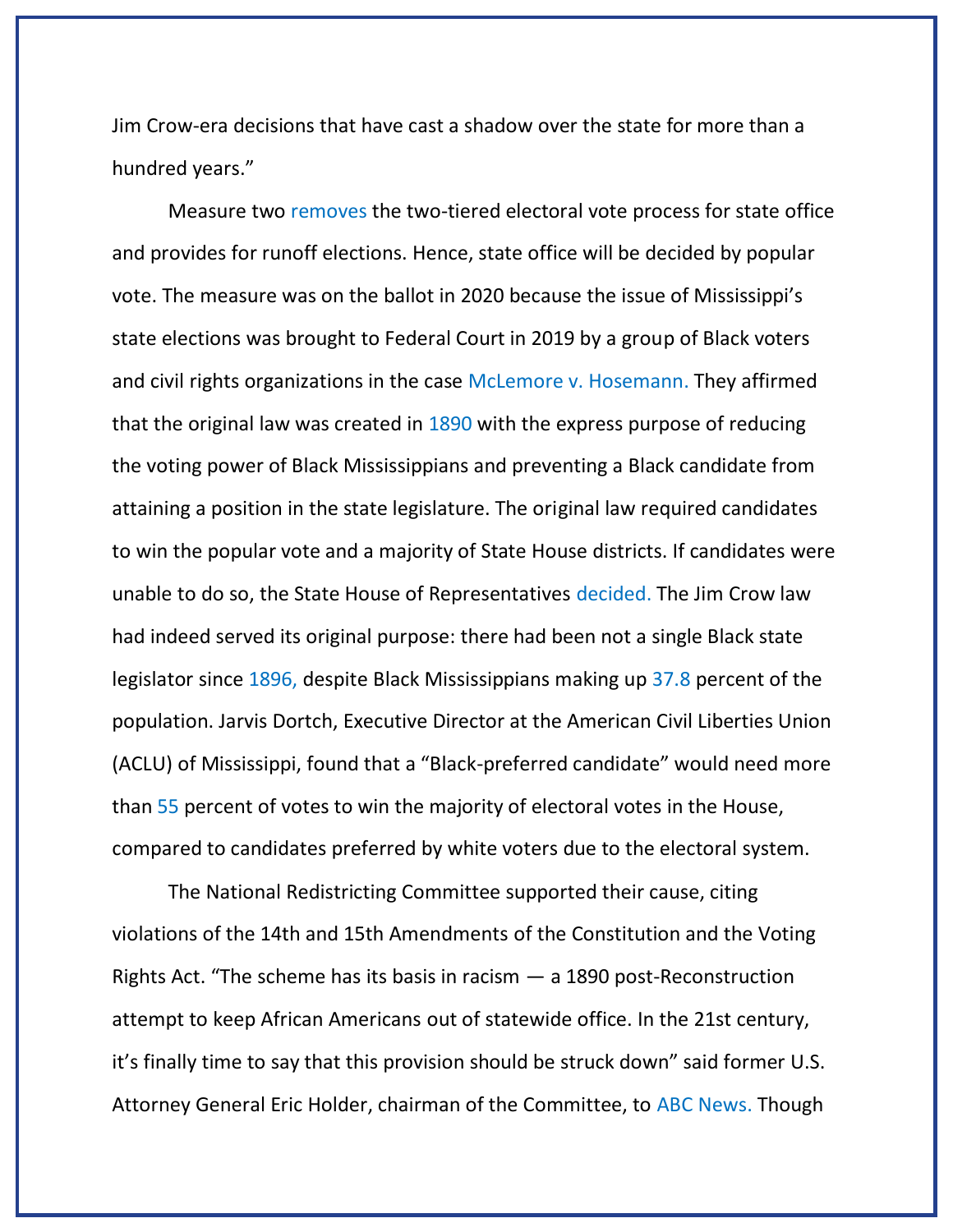the district court found that the law likely encroached upon the national constitutional guarantee of "one person, one vote," they did not issue a preliminary injunction and gave the Mississippi legislature the chance to amend the state constitution. The Mississippi legislature proposed an amendment to change the election scheme, it was put on the ballot in November 2020, and it passed.

Passing Ballot Measure two is a historic move for the state of Mississippi. In the words of [Vangela Wade,](http://electls.blogs.wm.edu/2021/01/06/historic-change-horizon-mississippi-part-ii/) President and CEO of the Mississippi Center for Justice, one of the original plaintiffs, "Jim Crow is on the ballot. This is our opportunity to remove some of the vestiges of slavery and white supremacy from our constitution." Mississippians overwhelmingly made the choice to remove such a discriminatory law from their state constitution, providing for more fair elections in the future. Though Mississippi remains one of the most restrictive states to vote in, efforts are being [made](https://mississippitoday.org/2021/07/25/mississippi-does-not-have-to-change-law-to-make-voting-hard-it-already-is/) to knock down voter suppression and disenfranchisement, particularly towards felons.

Measure three also confronts Mississippi's history of racism. In plain [text,](https://ballotpedia.org/Mississippi_2020_ballot_measures) it "[a]sks voters to approve or reject a new state flag design created by the Commission to Redesign the Mississippi State Flag." Mississippi's former state flag featured the Confederate flag, a symbol of white supremacy, as it represents pride in a regime that staunchly refused to stop the enslavement of Black individuals and seceded in order to continue doing so.

Many Southern states' flags previously featured the Confederate flag. Mississippi was the last to remove the flag from its design, having done so in early 2020 via [House Bill 1796.](http://billstatus.ls.state.ms.us/2020/pdf/history/HB/HB1796.xml) The Bill established a commission to redesign the state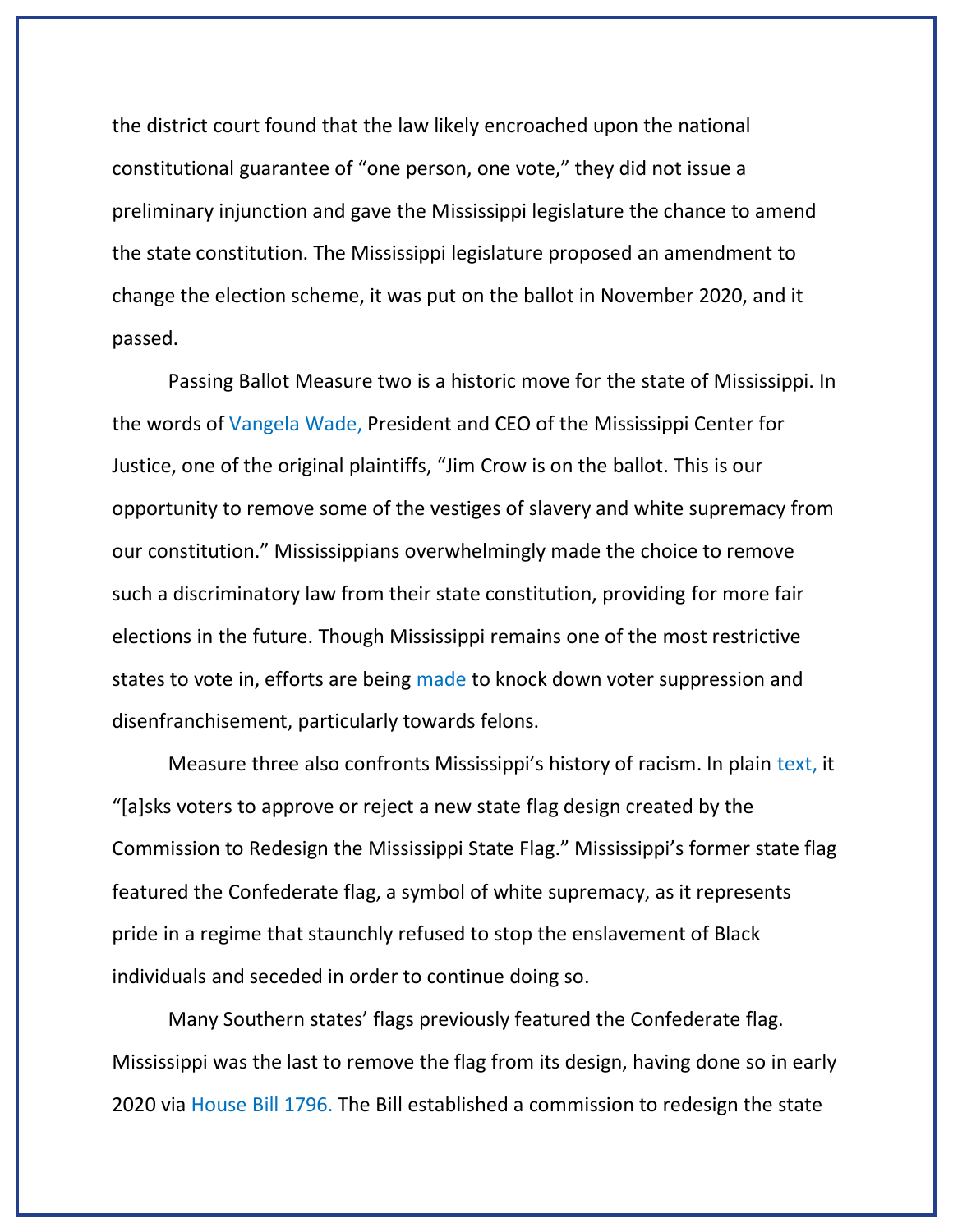flag, direct its membership, and provide for its organization and meetings. It [states](http://billstatus.ls.state.ms.us/2020/pdf/history/HB/HB1796.xml) "the commission shall not include the design of the Confederate battle flag, but shall include the words "In God we trust." The measure was introduced, sent through two different rule committees, put through the amendment process, debated, and then voted to pass, bipartisanly but not unanimously, in five hours, according to the [Jackson Free Press.](https://www.jacksonfreepress.com/news/2020/jun/28/mississippi-house-passes-hb-1796-replace-mississip/)

Although the Bill passed through the legislature quickly, in 2001, there was a referendum on whether or not to change the flag, and voters [two to one](https://www.nbcnews.com/news/us-news/why-mississippi-voted-change-its-flag-after-decades-debate-n1232607) voted to keep the Confederate flag. In an article for NBC News, Savannah Smith [cites](https://www.nbcnews.com/news/us-news/why-mississippi-voted-change-its-flag-after-decades-debate-n1232607) the 2015 mass shooting of the Emanuel African Methodist Episcopal Church, in which nine Black church members were killed during a Bible study session, deliberately targeted by the white supremacist gunman, as a turning point for white state legislators' opinion on the flag. Universities stopped flying the flag, bills were introduced to remove it, but none passed. The flag remained up for debate.

In 2016, judge and attorney Carlos Moore filed a lawsuit against the state, arguing that the flag violated the equal protection clause of the 14th Amendment. The case [specifies](https://casetext.com/case/moore-v-bryant-8) that "He alleges that this hate speech damages him personally along with all other African-American residents of Mississippi, causing him to suffer physical and emotional injuries, and "incit[ing] private citizens to commit acts of racial violence." The suit continued until November 2017, at which point he had filed appeals to the 5th U.S. Circuit Court of Appeals and the Supreme Court, but was [dismissed](https://www.nbcnews.com/news/us-news/why-mississippi-voted-change-its-flag-after-decades-debate-n1232607) because "he lacked the standing to file it." His appeal [expresses](https://s3.documentcloud.org/documents/3989936/Moore-v-Bryant-Petition-for-Certiorari-6-28-17.pdf) that "the state's continued expression of its message of racial disparagement sends a message to African-American citizens of Mississippi that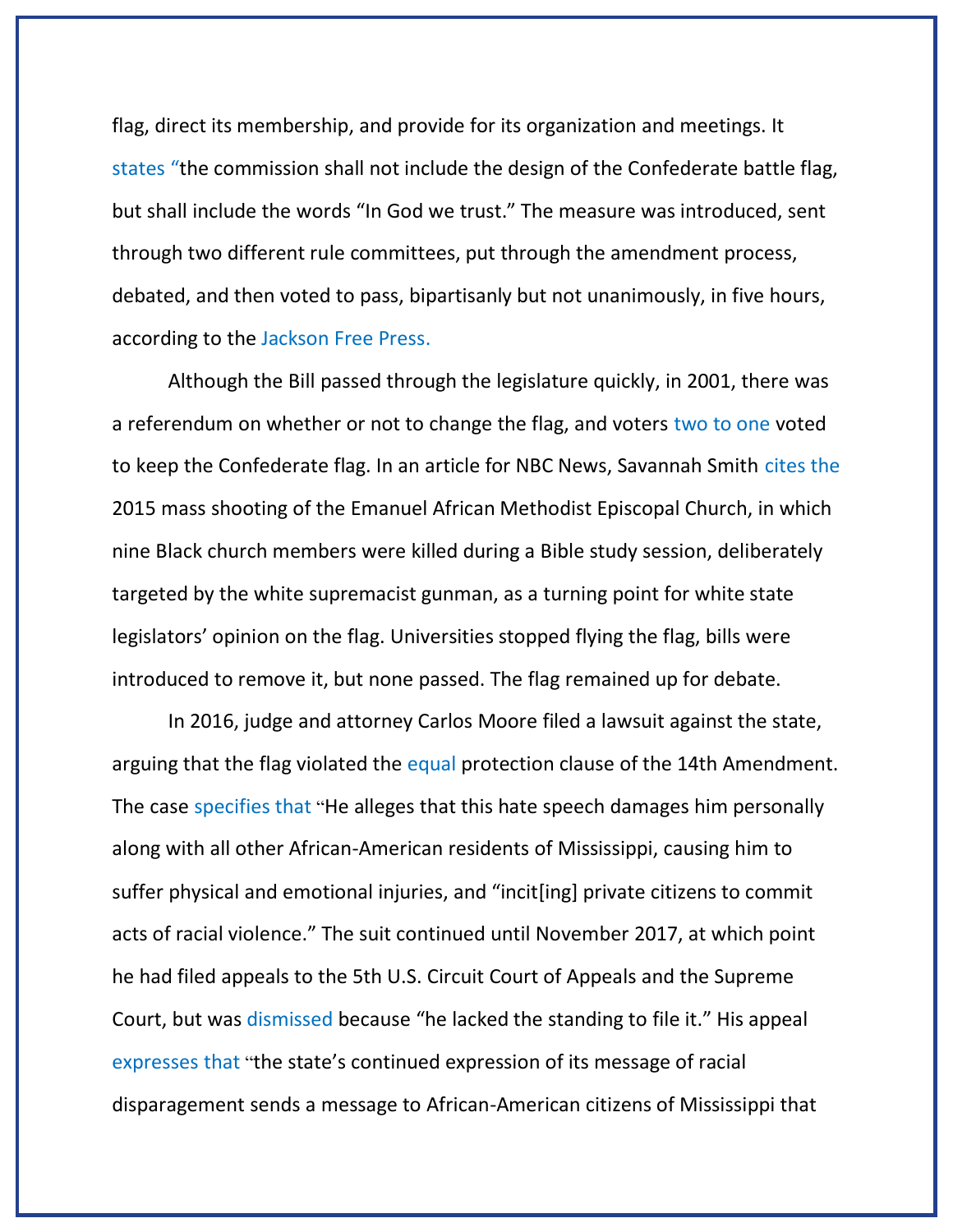they are second class citizens." In the years following the suit, most legislators were able to agree that the flag was at least divisive. But they did not just change their minds: civil rights groups and religious organizations [lobbied](https://apnews.com/article/mississippi-bills-tate-reeves-afbe916946e4b38cb29469fe0ec7cdc4) legislators, convincing them to change the flag. Additionally, the Black Lives Matter movement worked tirelessly to help many understand the white supremacy inherent in the flag.

Presented as a color image on the ballot with a simple yes or no question, the new flag was approved by [79](http://mississippi_ballot_measure_2/) percent of the population. According to the [designers](https://www.mdah.ms.gov/flagpoll-top2) of the new flag, "The New Magnolia also represents Mississippi's sense of hope and rebirth, as the Magnolia often blooms more than once and has a long blooming season. The New Magnolia is sleek and updated to represent the forwards progression of Mississippi." Upon voting to change the flag, State Senator John Horhn [said,](https://www.jacksonfreepress.com/news/2020/jun/28/mississippi-house-passes-hb-1796-replace-mississip/) "It will not solve all of our residual problems, it will not settle our differences, we are not waving a magic wand in the belief that racial conflict, poverty, health disparities, violence or economic strife will disappear. It is a big step, however, on the journey we are on to recognize everybody's humanity." Thus, Mississippi removed a vestige of a proudly racist regime and chose a flag that represented them and what they envisioned for their state.

Mississippi remains one of the most restrictive states to vote in in the United States. Certain felonies carry lifelong voting bans, a deliberately antiblack law, as [one in six](https://www.splcenter.org/our-issues/voting-rights/voting-rights-ms) Black Mississippi residents cannot vote. Residents cannot vote early, nor can they register online. Absentee ballots must be notarized, even. But this does not mean that no one is fighting these laws. Lawyers, churches,